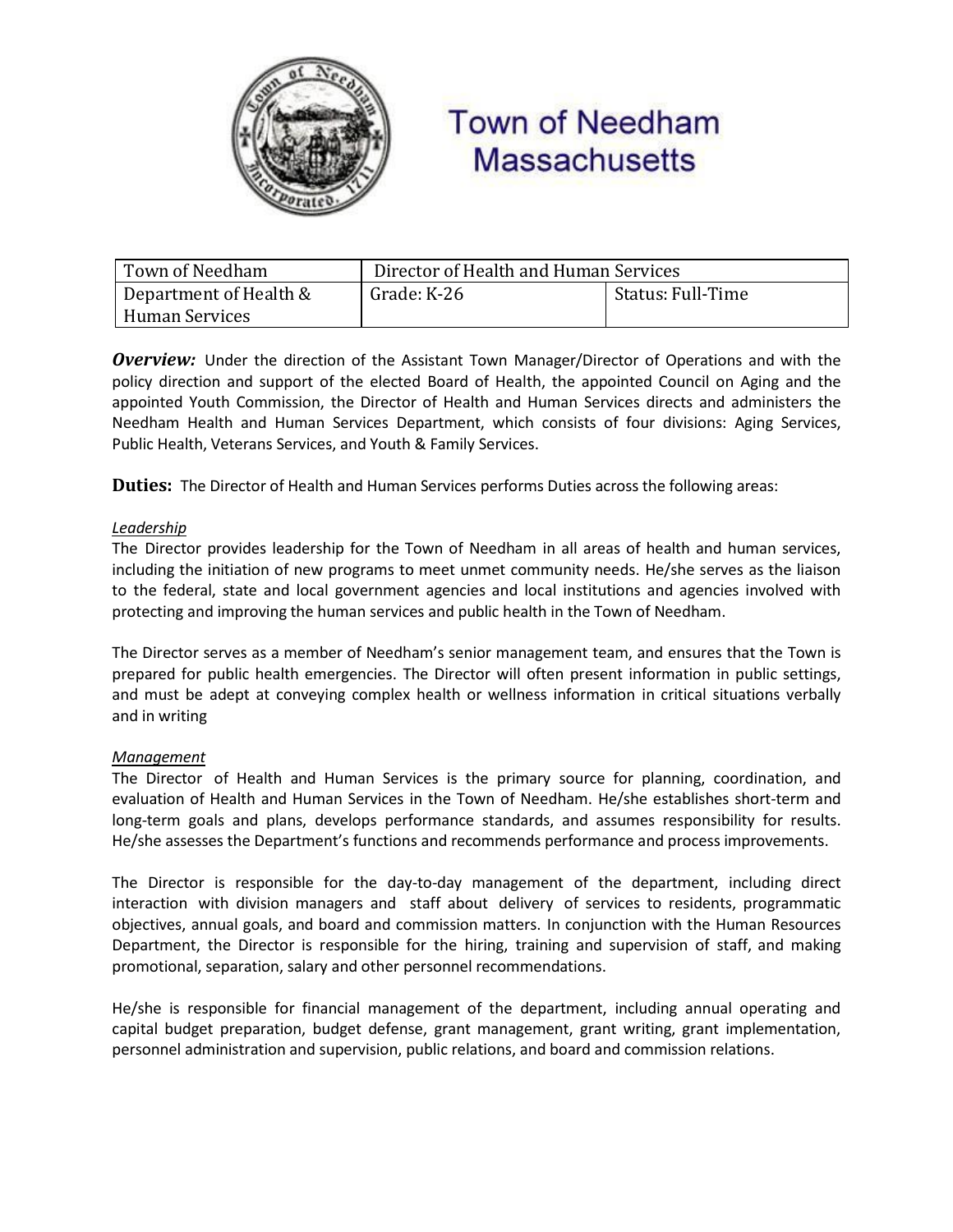#### *Programmatic*

The Director designs, plans, schedules and implements a comprehensive program of health and human services, including responsibilities for programs in youth services, services to veterans, services for the aging, health services, substance use prevention and education, and public health. Additionally, he/she shall revise and enhance the data gathering, evaluation, and statistical analysis functions of each division with the Needham Department of Health and Human Services.

He/she does so in conjunction with other Town departments, elected and appointed boards, and community partner agencies, and provides direction for department programs to meet changing needs, demands and conditions and to contribute towards continuous improvement in the quality of the services provided.

The Director of Health and Human Services implements effective policies, programs, and plans through such tools as regulation development, needs assessment, and the pursuit of funding and support resources.

#### *Regulatory Actions*

The Director of Health and Human Services acts as the Agent of the Needham Board of Health, and directs the enforcement of state and local laws, regulations and ordinances on its behalf. He/she provides technical consultation to department staff, Town departments, elected officials, and the citizens of Needham.

In addition to enforcing existing regulations, the Director develops new public health regulations for the Board of Health's consideration, using expertise in research, writing, and policy analysis to ensure that Needham's regulations proactively promote health and serve to prevent, mitigate, or eliminate any threats to the health and well-being of Needham and its residents.

The Director may represent the department by testifying at legal proceedings pertaining to department matters. He/she enforces codes and regulations to ensure compliance, and shall serve as administrative officer and preside over hearings.

#### *Educate, Inform, and Empower*

The Director of Health and Human Services is charged by the Town of Needham and by the Board of Health, Council on Aging, and Youth Commission to research best practices, and review the best available data about all issues which might affect the health and wellness of Needham and its residents. The Director and his/her staff shall endeavor to educate, inform, and empower the community, elected officials, Town Departments, and community partners about sound public health practices and about the potential impact of actions, initiatives, and policy choices on the public's health.

#### The Director will perform other duties as assigned.

The essential functions or duties listed are intended as illustrations of various types of work to be performed. The omission of specific statements of duties does not exclude them from the position if the work is similar, and logically related to the position. The position functions as a part of the overall municipal team to ensure effective and efficient municipal operations.

**Basic Knowledge:** The position requires a Master's degree in public health, public policy, public administration, or a related field. The Director of Health and Human Services must possess a thorough knowledge of Massachusetts laws, rules, and regulations relating to human services and public health,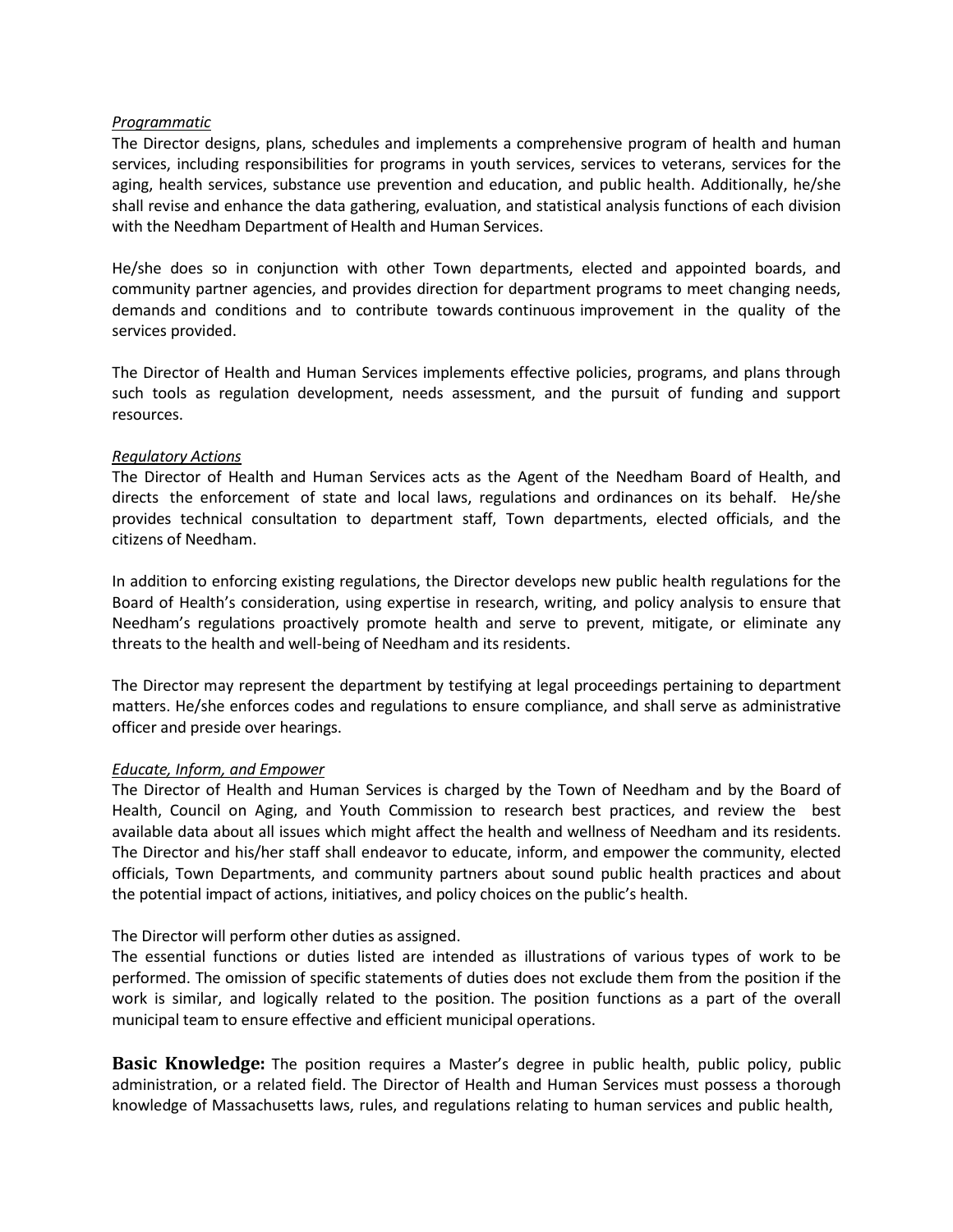and must have the ability to interpret and enforce regulations and health codes. He/she should understand sociological aspects of human services, community development, and social change. The Director should possess significant financial management skills, including an understanding of budgeting, accounting, activity-based costing. He/she should understand how to manage grant programs, and maintain compliance with local, state, and federal requirements. The Director must be able to communicate well, both verbally and in writing, make presentations and be an effective public speaker. He/she should have the ability to work with community groups and other agencies, and must be adept at negotiation, leadership, mediation, and public relations.

**Experience:** The position requires seven (7) to ten (10) years of professional work experience, of which at least five must have been in a supervisory capacity.

**Required Credential:** The position requires Master's degree in public health, public policy, public administration, or a related field.

**Preferred Credential:** Evidence of additional graduate-level course work or continuing professional education in the fields of public health, public policy, public administration, or a related field is strongly preferred. Prior professional experience with government agency procurement standards and processes is highly desired.

**Supervision:** The Director of Health and Human Services receives supervision from the Assistant Town Manager/Director of Operations, and from the Town Manager when appropriate. The Director receives strategic input and broad policy direction from the elected Board of Health and from the appointed Council on Aging and Youth Commission.

**Independent Action:** The Director of Health and Human Services is a senior manager, and functions independently relying upon his/her judgment, understanding, and discretion to make important policy and enforcement decisions and to design programs and tailor services to meet the changing needs, demands, and community conditions. He/she performs highly responsible duties requiring independent judgment to organize and manage staff, programs, budgets, and grants.

**Supervisory Responsibility:** The Director of Health and Human Services provides direct supervision to division directors and/or assistant directors, as well as select professional staff members. He/she directs a department that consists of four divisions and a full-time equivalent headcount, including volunteers, of approximately 30.

### **Physical and Environmental Standards:**

- A combination of office and the very occasional fieldwork. Field conditions include a variety of settings such as indoor and outdoor pools, open fields, restaurants, markets, houses, basements, construction sites, dumpsites, and similar settings. Inspections occur at all times of the day (and occasionally evening) and during all seasons and all types of weather.
- Must be able to climb stairs, bend, kneel, and perform other physical activities in an office setting. There may be sustained periods of standing and walking.
- Regular interruptions to assist citizens and town employees
- May spend extended periods at computer workstation, on telephone, or operating other office machines, requiring eye-hand coordination and finger dexterity.
- Regular lifting and carrying of files, documents, records, etc.